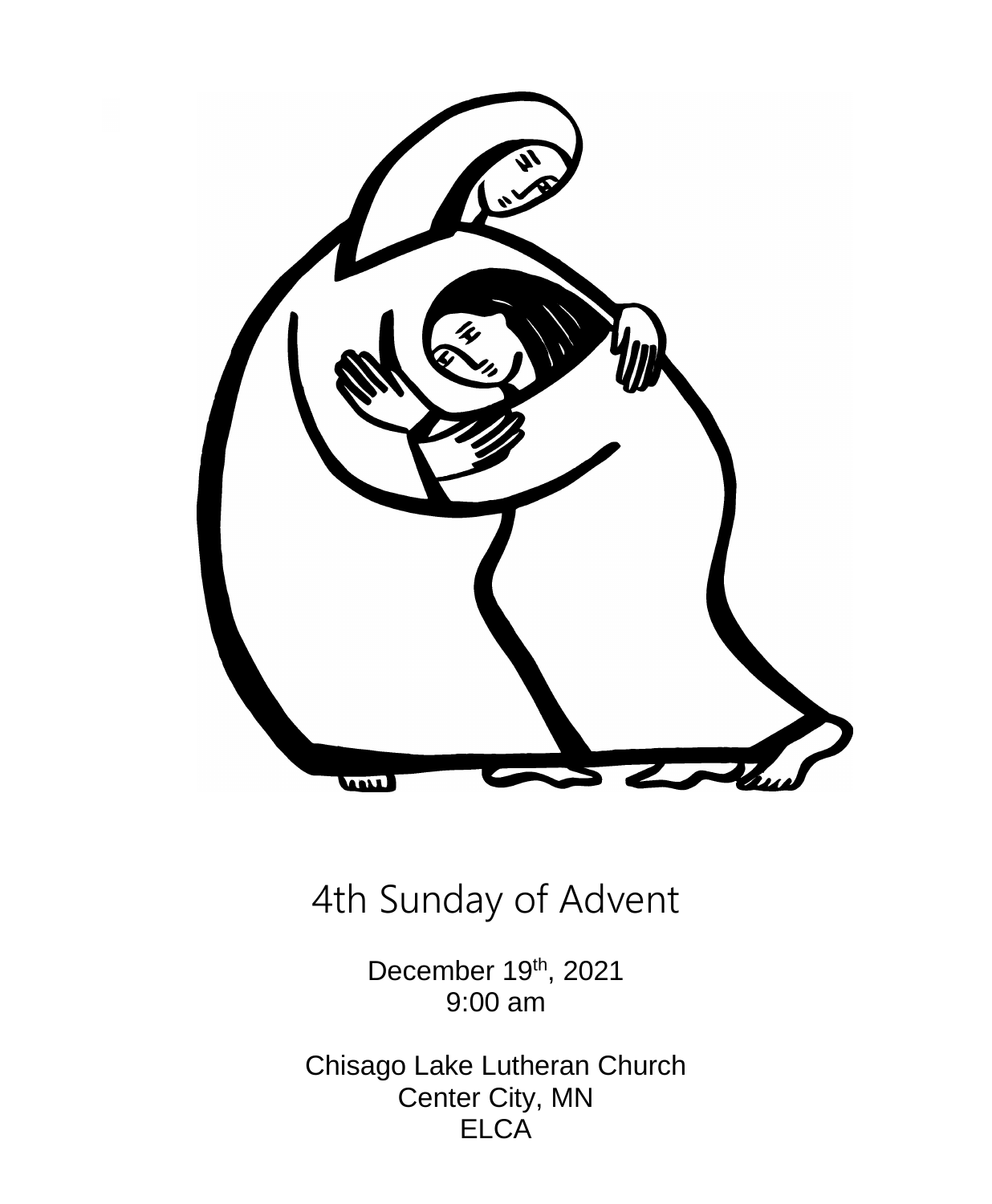#### **WELCOME TO CHISAGO LAKE LUTHERAN CHURCH**

If you are a first-time visitor, welcome! We are glad you are here. At Chisago Lake Lutheran Church, we are "Grounded in the Gospel, Guided by the Spirit." We are a congregation of the Evangelical Lutheran Church in America (ELCA) and strive to be God's hands active in the world. While we are a church with a rich history, we are also a church for today.

There are devices to assist those of us who are hearing impaired at the front entrance when you enter. Please see Julie Riemer for guidance use if needed.

#### WELCOME & ANNOUNCEMENTS

#### GREETING

The grace of our Lord Jesus Christ, the love of God, and the communion of the Holy Spirit be with you all.

# **And also with you.**

#### PRAYER OF THE DAY

Stir up your power, Lord Christ, and come. With your abundant grace and might, free us from the sin that binds us, that we may receive you in joy and serve you always, for you live and reign with the Father and the Holy Spirit, one God, now and forever. **Amen.**

LIGHTING OF THE ADVENT WREATH David & Pauline Hinsch & Family

**Reader One:** For God so loved the world that he gave his one and only Son, that whoever believes in him shall not perish but have eternal life.

**Reader Two:** For God did not send his Son into the world to condemn the world, but to save the world through him.

**Reader One:** Whoever believes in him is not condemned, but whoever does not believe stands condemned already because they have not believed in the name of God's one and only Son.

**Reader Two:** This is the verdict: Light has come into the world, but people loved darkness instead of light because their deeds were evil. (John 3:16-19)

HYMN *"Light One Candle to Watch for Messiah"* ELW #240 Vv. 1-4

CHILDREN'S CHRISTMAS PROGRAM: *"12 GIFTS OF CHRISTMAS"*

**Gift 1: Evergreen Wreath – God Was and Is and Always Will Be God**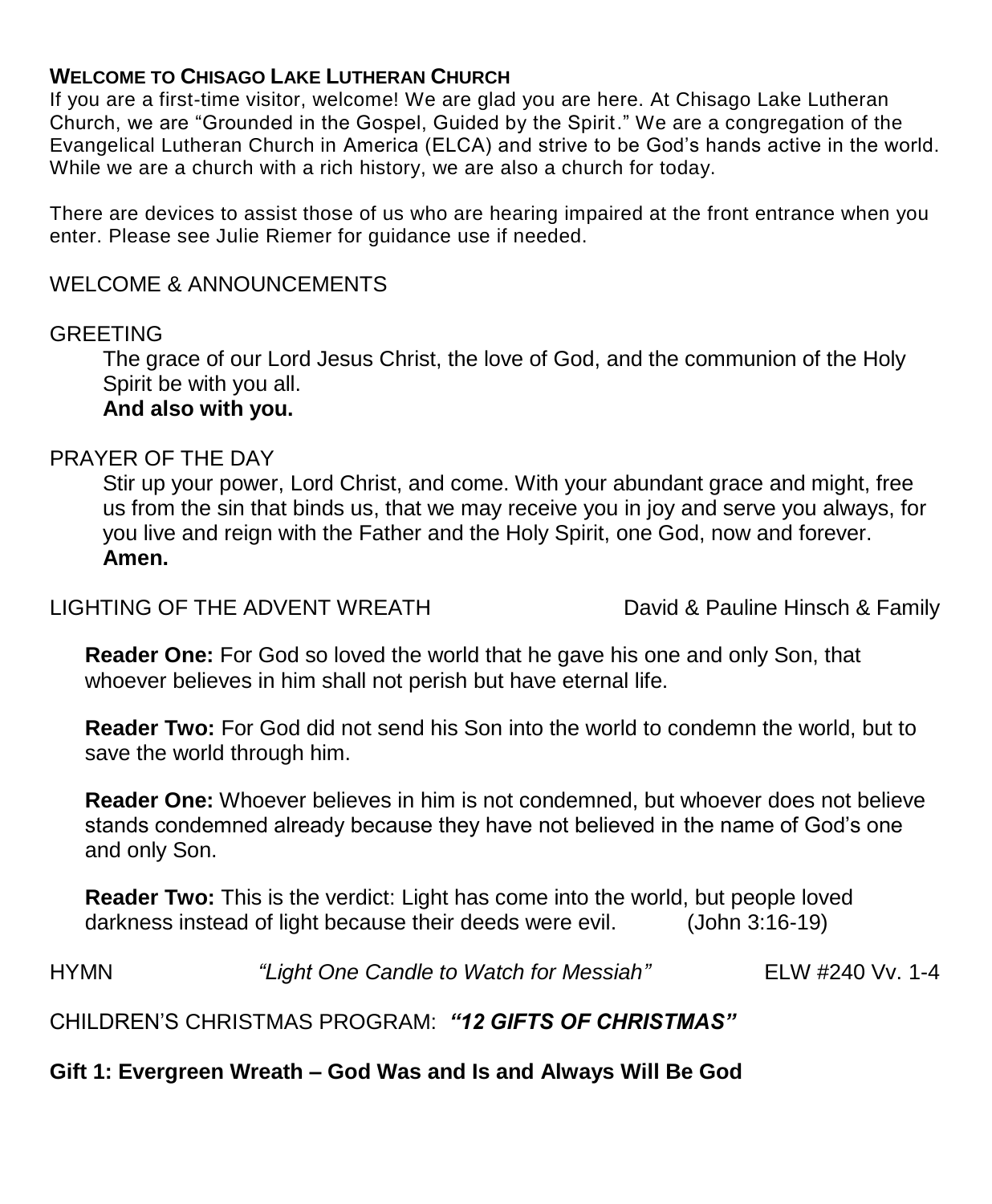#### Reading: **John 1:1-5**

In the beginning was the Word, and the Word was with God, and the Word was God. He was in the beginning with God. All things came into being through him, and without him not one thing came into being. What has come into being in him was life, and the life was the light of all people. The light shines in the darkness, and the darkness did not overcome it.

## **Gift 2: Candle – Gift of Light**

#### Reading: **Isaiah 9:2,6-7a**

The people who walked in darkness have seen a great light; those who lived in a land of deep darkness—on them light has shined.

For a child has been born for us, a son given to us; authority rests upon his shoulders; and he is named Wonderful Counselor, Mighty God, Everlasting Father, Prince of Peace. His authority shall grow continually, and there shall be endless peace for the throne of David and his kingdom.

| <b>SONG</b> | "I Wanna Be Ready" | Tree of Life Children's Choir |
|-------------|--------------------|-------------------------------|
|             |                    |                               |

#### **Gift 3: Dove – Gift of Peace and the Holy Spirit**

| <b>HYMN</b> |  | "O Little Town of Bethlehem" (Congregation) | ELW #279 Vv. 1.4 |
|-------------|--|---------------------------------------------|------------------|
|             |  |                                             |                  |

#### **Gift 4: Christmas Tree – Points to Heaven, Reminds Us to Look to God**

#### **Gift 5: Bell – Help us Focus on God**

SONG *"Christmas Bells"* Preschool & Kindergarten Children

#### Reading: **Luke 2:1-7**

In those days a decree went out from Emperor Augustus that all the world should be registered. **<sup>2</sup>**This was the first registration and was taken while Quirinius was governor of Syria. All went to their own towns to be registered. Joseph also went from the town of Nazareth in Galilee to Judea, to the city of David called Bethlehem, because he was descended from the house and family of David. He went to be registered with Mary, to whom he was engaged and who was expecting a child. While they were there, the time came for her to deliver her child. And she gave birth to her firstborn son and wrapped him in bands of cloth, and laid him in a manger, because there was no place for them in the inn.

HYMN *"Away In A Manger"* (Preschool/Kindergarten V. 1 & Congregation Vv. 2-3) ELW #277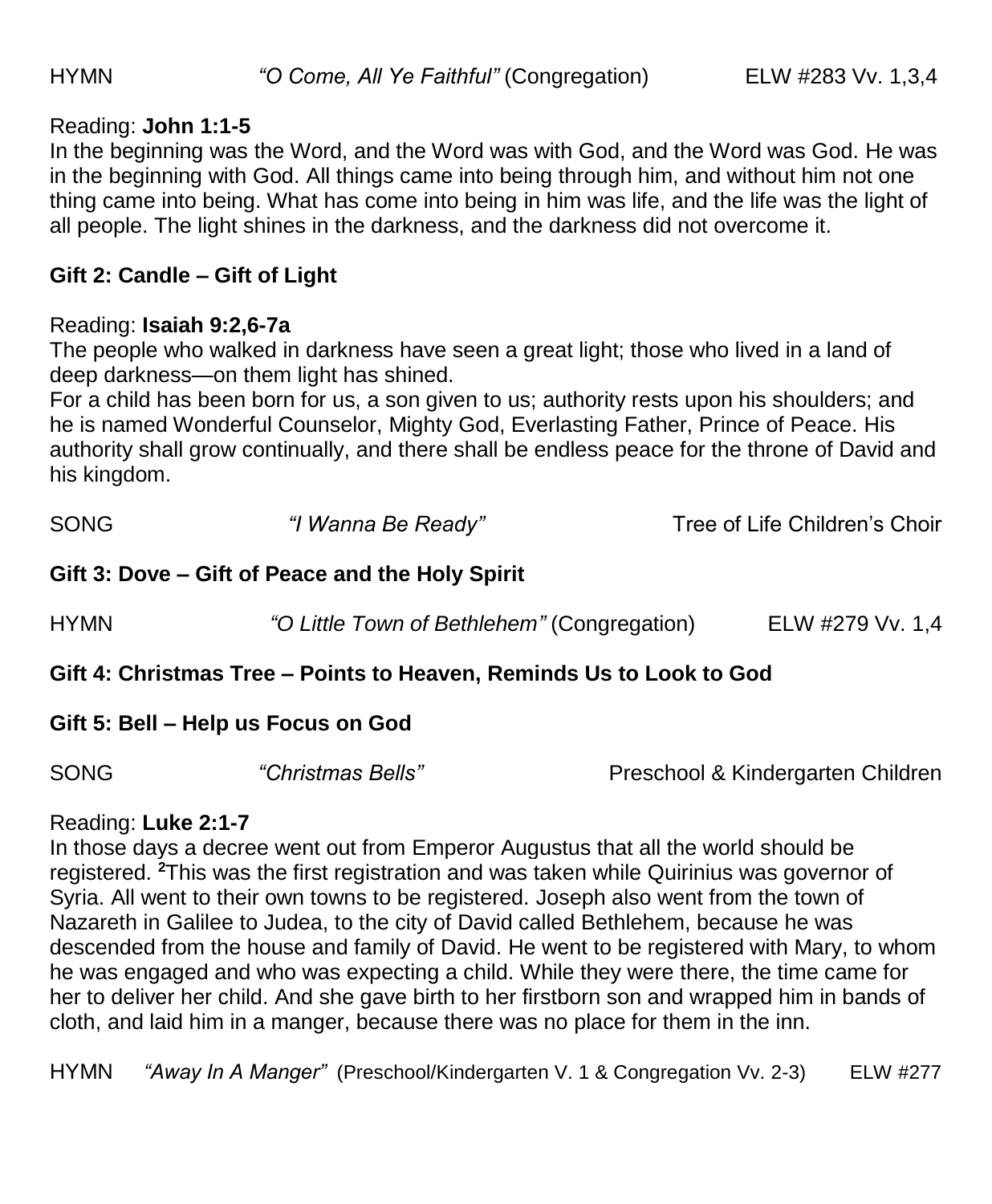# **Gift 6: Manger – Holds the Gift of God's Love**

#### Reading: **Luke 2:8-14**

In that region there were shepherds living in the fields, keeping watch over their flock by night. Then an angel of the Lord stood before them, and the glory of the Lord shone around them, and they were terrified. But the angel said to them, "Do not be afraid; for see—I am bringing you good news of great joy for all the people: to you is born this day in the city of David a Savior, who is the Messiah, the Lord. This will be a sign for you: you will find a child wrapped in bands of cloth and lying in a manger." And suddenly there was with the angel a multitude of the heavenly host, praising God and saying, "Glory to God in the highest heaven, and on earth peace among those whom he favors!"

## **Gift 7: Angel – Gift of Good News**

HYMN *"The First Noel"* (Congregation)ELW #300 Vv. 1,2

#### Reading: **Luke 2:15-20**

When the angels had left them and gone into heaven, the shepherds said to one another, "Let us go now to Bethlehem and see this thing that has taken place, which the Lord has made known to us." So they went with haste and found Mary and Joseph, and the child lying in the manger. When they saw this, they made known what had been told them about this child; and all who heard it were amazed at what the shepherds told them. But Mary treasured all these words and pondered them in her heart. The shepherds returned, glorifying and praising God for all they had heard and seen, as it had been told them.

#### **Gift 8: Candy Cane (shape of Shepherd's crook) – Reminds us Jesus is the Good Shepherd**

SONG *"Go Tell It On The Mountain"* Elementary Children

#### **Gift 9: Star – Gift That Leads Us to Jesus**

#### **Gift 10: Present – Gifts Are A Way to Share Our Love With Those Around Us**

HYMN *"Joy To The World"* (Elementary V. 1 & Congregation V. 2)ELW #267

OFFERING – Meditation & Generosity

*You are invited to give to Chisago Lake Lutheran online at: <https://www.chisagolakelutheran.org/online-giving.html>*

> *You can also send your offering to the church: 1 Summit Ave, PO Box 175 Center City, MN 55012*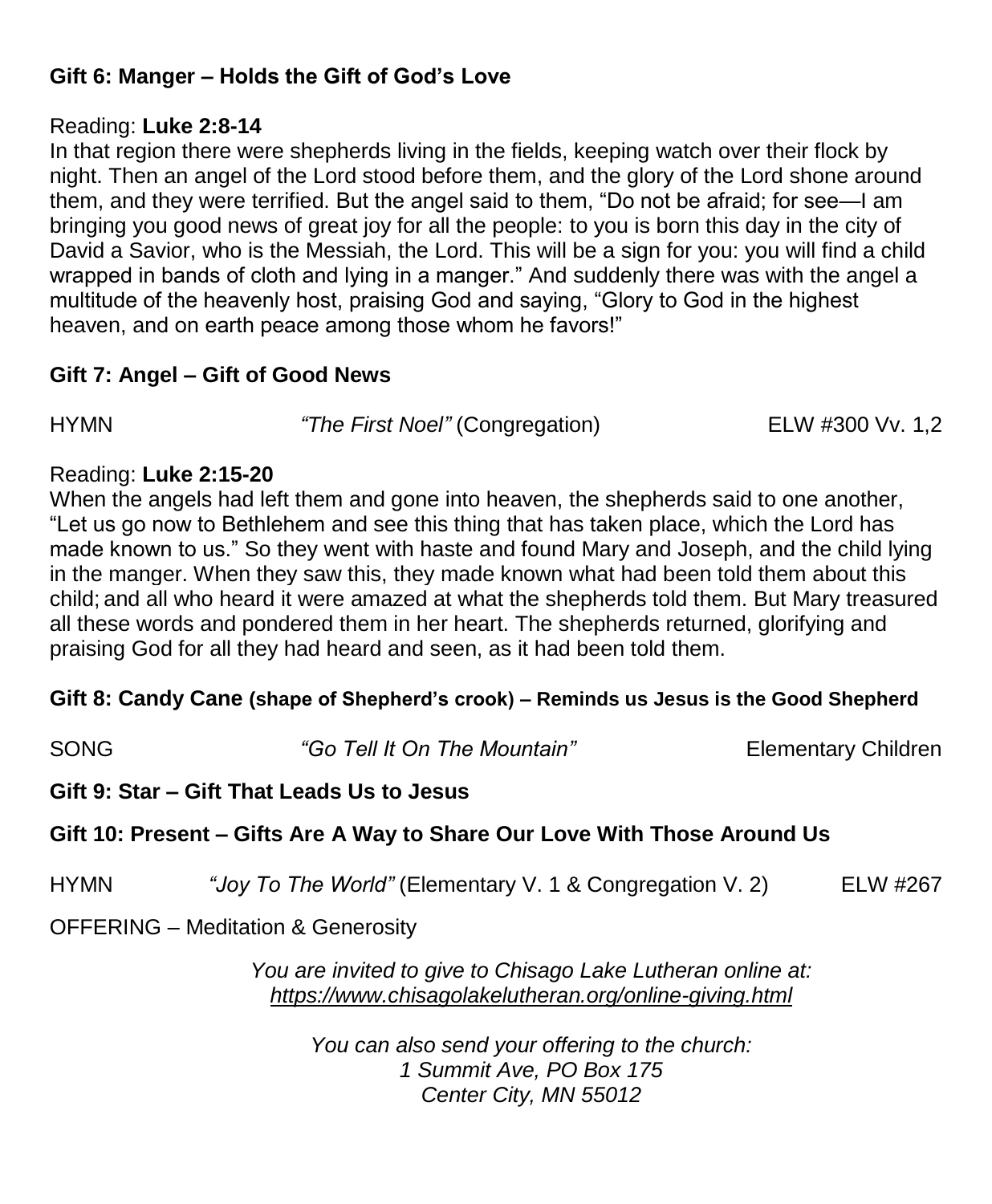#### OFFERING PRAYER

Jesus, Bread of life, you have set this table with your very self, and called us to the feast of plenty. Gather what has been sown among us, and strengthen us in this meal. Make us to be what we receive here, your body for the life of the world. **Amen.**

THE PRAYERS OF THE PEOPLE Lord in your mercy, **Hear our prayer.**

## **Gift 11: Bows – Tie Us Together Into One Community of Faith**

THANKSGIVING AT THE TABLE The Lord be with you. **And also with you.** Lift up your hearts. **We lift them to the Lord.** Let us give thanks to the Lord our God. **It is right to give God thanks and praise.**

#### WORDS OF INSTITUTION

#### THE LORD'S PRAYER

**Our Father, who art in heaven, hallowed be thy name, thy kingdom come, thy will be done, on earth as it is in heaven. Give us this day our daily bread; and forgive us our trespasses, as we forgive those who trespass against us; and lead us not into temptation, but deliver us from evil. For thine is the kingdom, and the power, and the glory, forever and ever. Amen.**

**Distribution** 

*You are invited to share the bread and the wine using the individually wrapped wafers and grape juice. Please discard the cups as you leave the sanctuary.*

SPECIAL MUSIC DURING DISTRIBUTION *"Mary, Did You Know?"* Holly Damm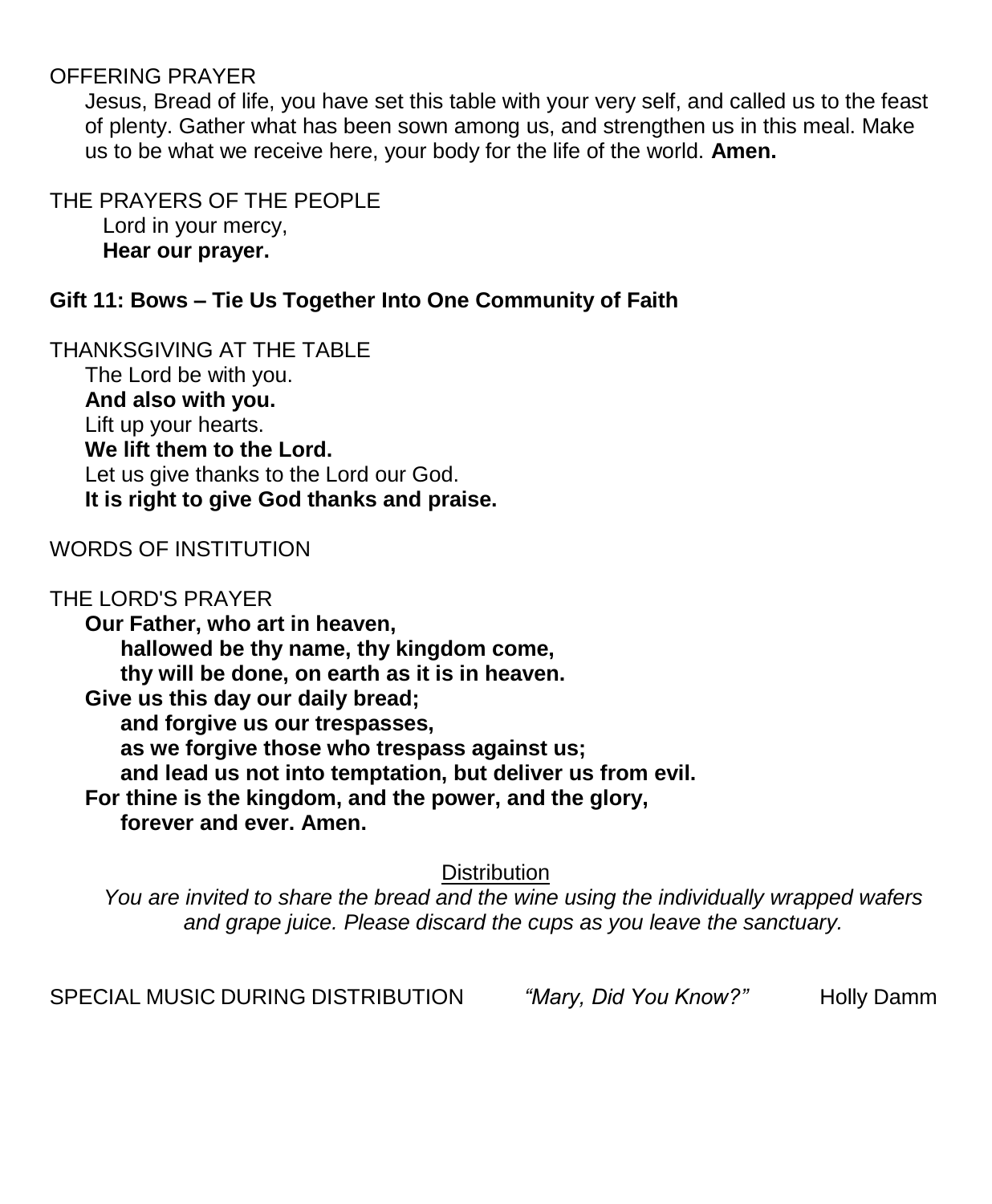#### COMMUNION PRAYER

Jesus, Bread of life, we have received from your table more than we could ever ask. As you have nourished us in this meal, now strengthen us to love the world with your own life. In your name we pray. **Amen.**

## **Gift 12: Jesus – God Sent Us His Only Son To Show How Much He Loves Us**

#### READING: **John 3:16**

For God so loved the world that he gave his only Son, so that everyone who believes in him may not perish but may have eternal life.

#### BLESSING

The blessing of God, who provides for us, feeds us, and journeys with us,  $\pm$  be upon you now and forever. **Amen.**

SENDING SONG *"Silent Night, Holy Night"* #281 Vv. 1-3

#### DISMISSAL

Go in peace. You are the body of Christ. **Thanks be to God.**

*Get a 2nd dose of this service by watching local Channel 10 (CLTV) on Sundays. At 10 am you'll see last week's service and at 6 pm, you'll see this week's service.*

WORSHIP ASSISTANTS

Children's Choir Director: Barbara Yotter Coffee Server: Brenda Fredlund Greeter: Jamie Carlson Online Video Operator: Brayden Bresnahan Pianist/Organist: Julie Riemer Soloist: Holly Damm Usher: Khloe Bresnahan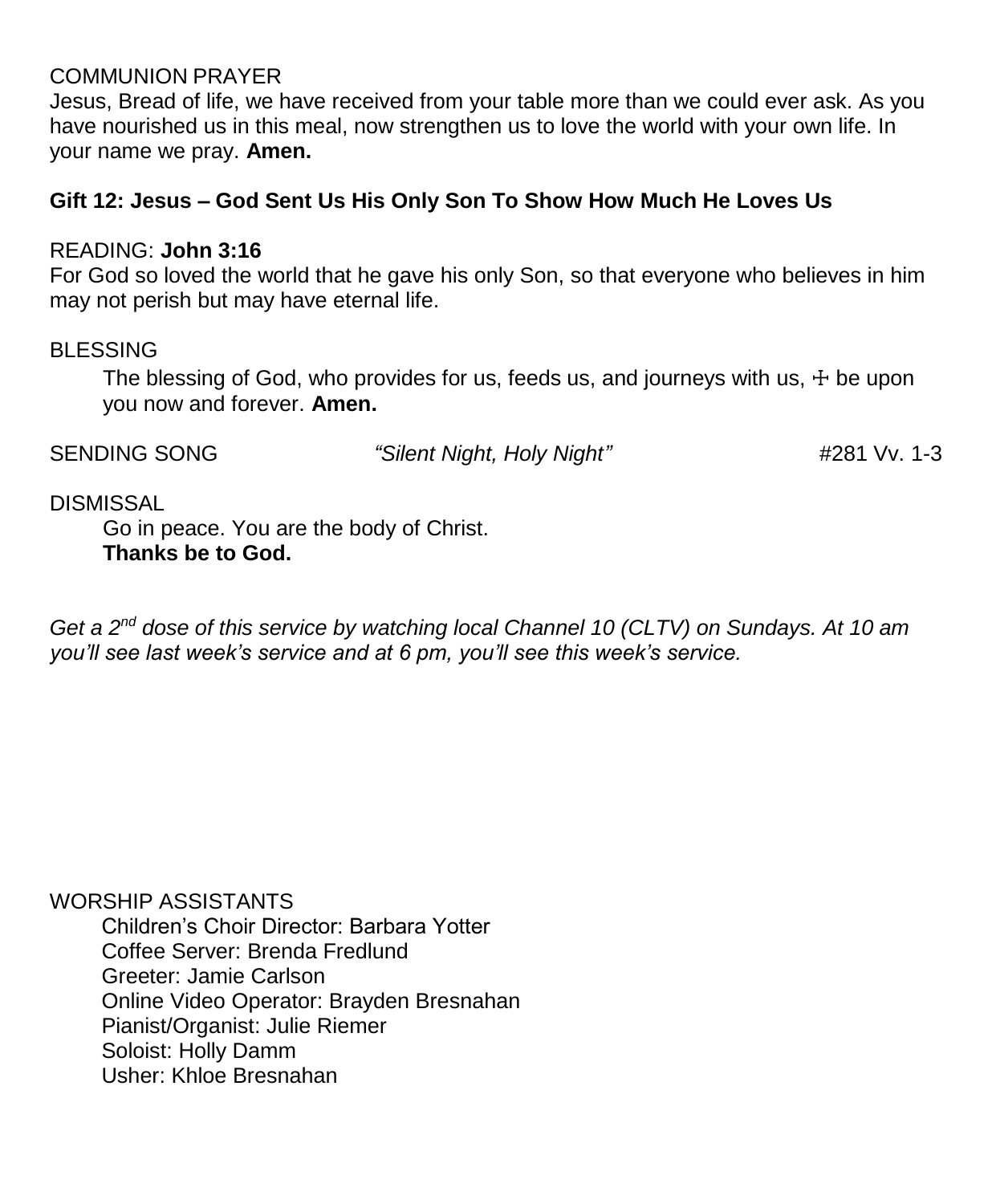## **ANNOUNCEMENTS**

**2022 Offering Envelopes Have Been Placed in Your Mailboxes** Please pick them up after Worship services. If you know of someone who is worshipping online or unable to attend, please pick up their envelopes and deliver them for us. Thank you!

**Christmas Poinsettias Are Available for Purchase (\$15/each)** Memorial envelopes are available from the Ushers or on the entry table. Please fill out the envelope and return w/payment in the offering plate or deliver to the church office.

**The 20th Annual Bazaar held Dec. 4th was a great success! THANK YOU** to the Planning Committee, the many, many volunteers who donated baked goods, donated items to sell, sold raffle tickets, helped with advertising, and donated their time to make it happen! Also, thank you to all those who purchased raffle tickets, had a crafter space, and attended the Bazaar. To be on the Planning Committee for next year, please contact the church office.

**Thank you from Dr. Ashley Karlsson:** Dear Gladys L. Johnson Scholarship Trust, In the spirit of gratitude, I wanted to reach out and thank you for your generosity and offer a brief update. Fifteen years ago, I wasn't sure how I would be able to afford a college education. I received a scholarship from the Gladys L. Johnson Trust, and that scholarship, along with others, allowed me to pursue my dream of becoming a teacher. I have since gone on to teach in five countries, earn a Master's in Education and a PhD in Education Policy and Leadership. I now work as an Education Systems Specialist providing school improvement support to dozens of schools across the State of Minnesota. I am profoundly grateful for your gift many years ago and I wanted to let you know the difference you made in my life and the lives of so many others. Thank you! Dr. Ashley Karlsson, Ogilvie High School Class of 2006

**Volunteers Needed** We could use some volunteers to take donations collected at CLLC to Family Pathways throughout the year. Please contact the church office at 651-257-6300 or email [office@chisagolakelutheran.org](mailto:office@chisagolakelutheran.org) if you would like to volunteer. Thank you!

**The CLLC Book Club** will meet Monday, January 10, 2022 at 7 PM on Zoom. We will discuss parts 3 and 4 from the book *"Braiding Sweetgrass."* Please contact Bonnie Anderson at [brinkanderson@gmail.com](mailto:brinkanderson@gmail.com) for the Zoom link or with any questions.

*Gather* **Bible Study** will not meet in December. Women of the ELCA publishes *Gather*  Magazine. Each issue contains Bible study or devotional lessons which correspond with the scriptural readings that are used during our Sunday worship services. There are also several articles relating to the theme of each month. For more information contact Barbara Wikelius at [bjwikelius@gmail.com](mailto:bjwikelius@gmail.com) or visit the website: [www.gathermagazine.org](http://www.gathermagazine.org/)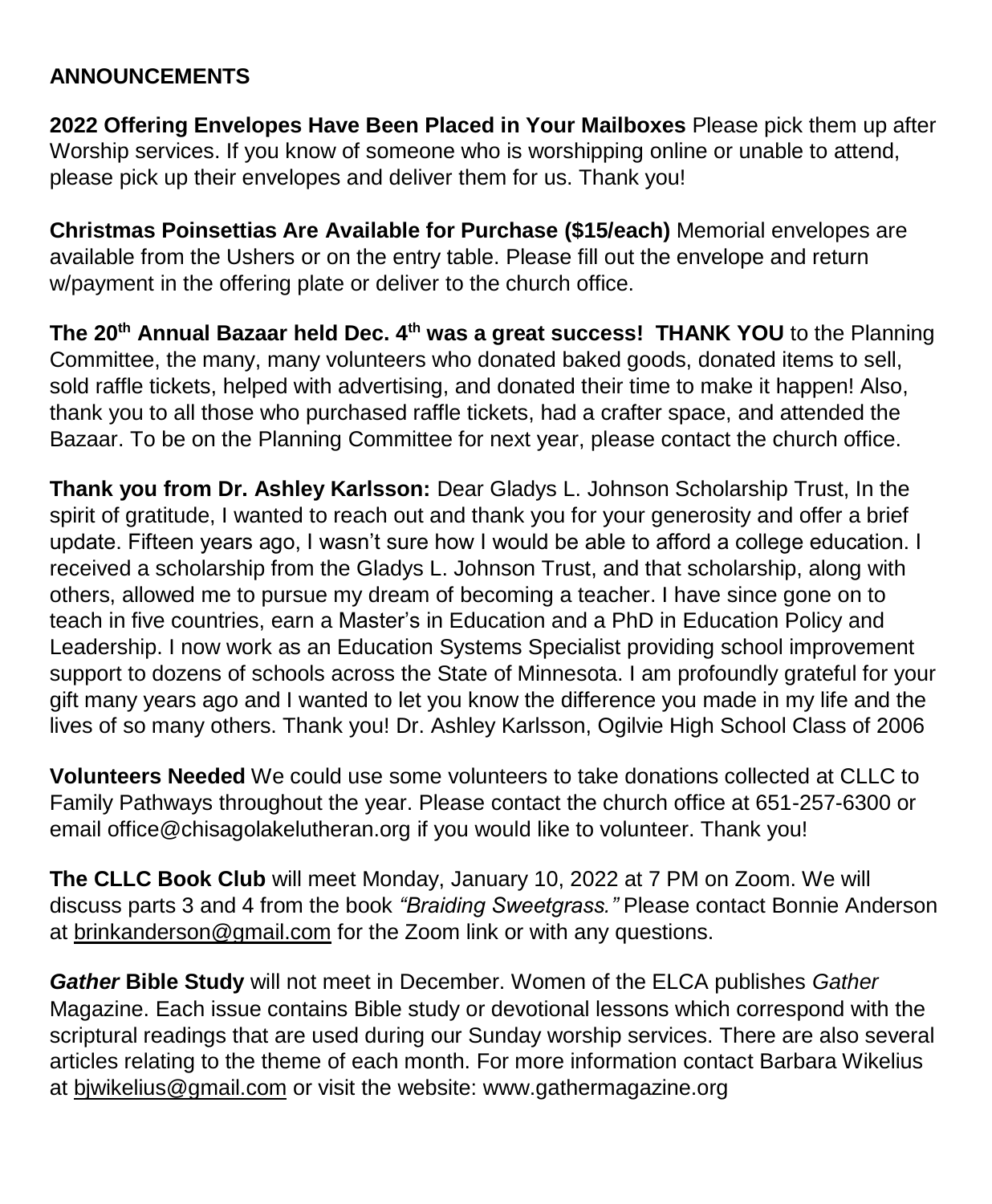**Christmas Needs?** If there is a family you know who may be struggling this year for Christmas gifts or food needs, please contact Pastor Steve.

**Joyful Sounds Deux**, the 2<sup>nd</sup> Annual Christmas CD is available in the church office for a donation (suggested \$10). Proceeds will go to The Refuge Network-Family Pathways. Please contact Julie Riemer or the church office to purchase your copy today.

**Voice Lessons Offered for Adults** Meet on Wednesdays at 5:45 PM in the Sanctuary with Barbara Yotter instructing. Great opportunity to enhance your vocal talent. Email Julie Riemer at [music@chisagolakelutheran.org](mailto:music@chisagolakelutheran.org) for info.

**The CLLC Tree of Life Children's' Choir Meets on Wednesdays!** All children are welcome to join us on Wednesday evenings from 5 to 5:45 PM in the Sanctuary. Barbara Yotter will be the Children's Choir Director. Email Julie Riemer at [music@chisagolakelutheran.org](mailto:music@chisagolakelutheran.org) for info.

**Veterans Coffee Talks** – *Zion Lutheran Church, Chisago City* – **2 nd Tuesday of every month from 9-10 AM** or *North Branch American Legion Post 85*, 6439 Elm St, North Branch, MN – **3 rd Tuesday of every Month 9-10 AM.** Meet other veterans, build friendships, listen to their experiences. Everyone is welcome.

# **Wedding Coordinator Position at CLLC**

We are looking to add another special person who loves wedding ceremonies and would like to be trained as a Wedding Coordinator. We currently have only one person available in this position and are looking to add a second. This person represents Chisago Lake Lutheran and helps the wedding couple plan the details for the ceremony and reception (only if held at our church). You are not expected to assist with other details involved in the wedding planning (invitations, flowers, photographer, catering, cake, etc.). You would need to be available to coordinate and attend the rehearsal and wedding ceremony/reception (if held here). This position also involves meeting with the wedding couple, showing them the church, and going over wedding procedures at CLLC approximately 6 months prior to the wedding. A current wedding coordinator would be available to train you. This is a paid position. This is a great position for someone who is detailed oriented, has great people skills, and loves planning events. Please contact the church office at 651-257-6300 or office@chisagolakelutheran.org if you are interested or have any questions.

# **You can reach staff via phone (651-257-6300) or email to:**

Pastor Steve – [pastor@chisagolakelutheran.org](mailto:pastor@chisagolakelutheran.org) Bridget/Louise – [office@chisagolakelutheran.org](mailto:office@chisagolakelutheran.org) Stacy – [youth.family@chisagolakelutheran.org](mailto:youth.family@chisagolakelutheran.org)